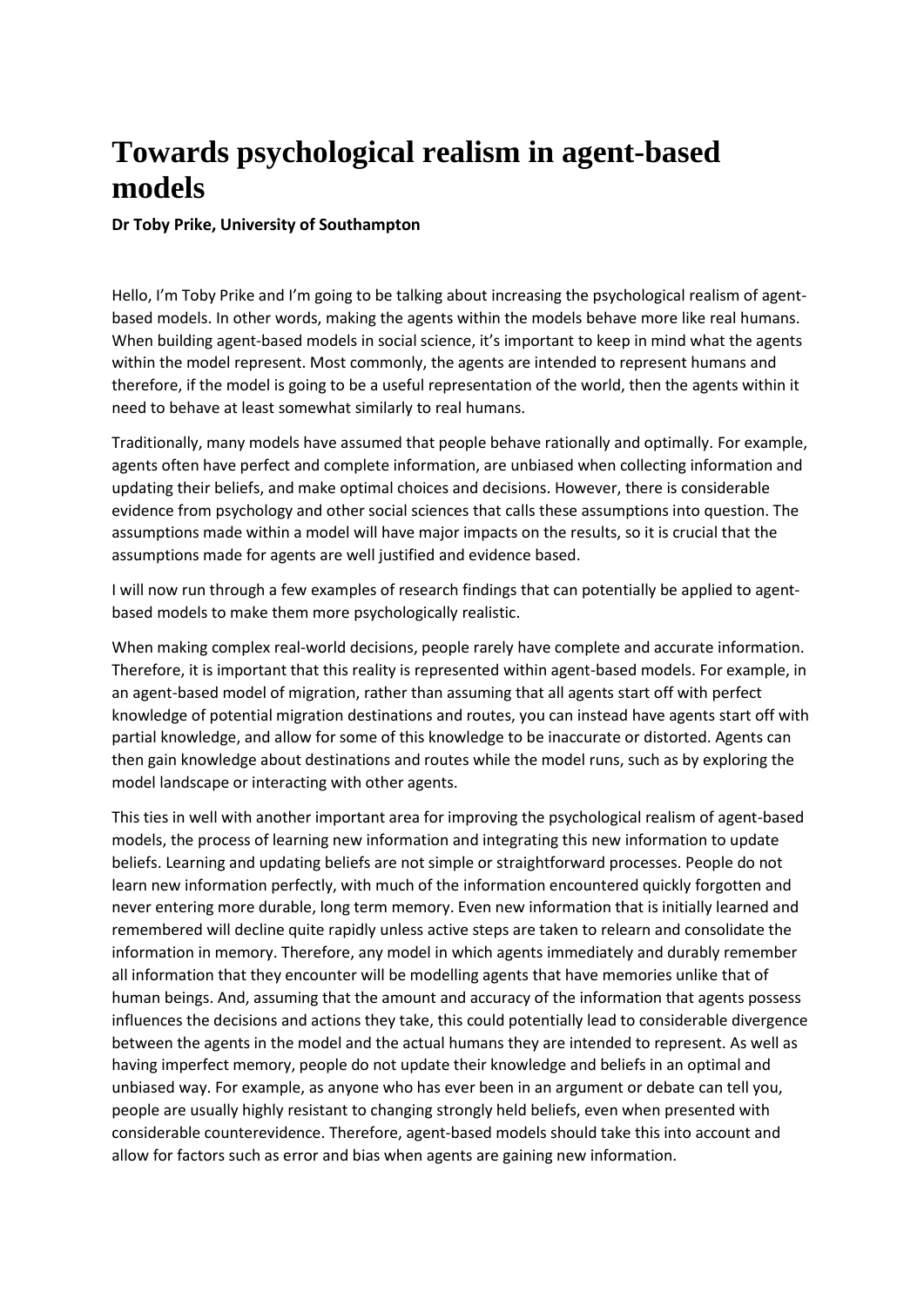In an agent-based model of migration developed within our team, we have made attempts to add some psychological realism to the models in terms of knowledge and belief updating. Rather than starting with large amounts of information, within the model each agent starts off with some limited information and can then gain additional information as the model runs and they explore the landscape and communicate with other agents. Additionally, when gaining this new information, they do not learn it perfectly. They do not learn all information that they encounter and when they do learn information from other agents, random error is added to reflect the imperfect nature of learning and remembering information. Agents can also be biased in their assessment of new information. For each piece of information that agents have they also have a level of trust in that information. When agents exchange information, their new belief will be influenced by both the information exchanged and the level of trust that they and the other agent have in that information. Therefore, agents will be less willing to update their belief if they have a high level of trust in their initial belief. The trust levels of the two agents can also interact, leading to potential outcomes such as one agent being convinced that information from the other agent is trustworthy, neither agent being convinced, or one or both of the agents becoming more confused and reducing their trust in the information.

I have also conducted several psychological experiments with my colleagues to try and better inform agent-based models of migration. Recently, we conducted a study examining how people weight migration information from different sources. Participants were given information stating that a migration journey was very likely, likely, unlikely, or very unlikely to be safe. They received these pieces of information from five different sources, with one piece of information per source. The five sources chosen were, a news organisation, an official organisation, a family member, the person organising the travel, and someone with relevant personal experience. Participants gave judgements of the likelihood that the journey would be safe and made a yes/no decision of whether they would travel. We found that people gave more extreme responses when presented with information from an official organisation. That is, compared to other sources, when an official organisation said the migration journey is likely to be safe, participants gave higher likelihood of safety ratings, and when an official organisation said the migration journey is unlikely to be safe, they gave lower likelihood of safety ratings. We also found that official organisations had the most influence on people's overall likelihood of safety ratings and decisions to travel, judgements and decisions made after people had received all the pieces of information. The second most influential source for the overall ratings and decisions was people with relevant personal experience. These findings can be incorporated into an agent-based model by allowing some sources of information to more strongly influence agents' beliefs and decisions. Specifically, these results suggest official organisations and people with personal experience will have a stronger influence.

In another study we conducted, people chose between two potential migration destinations that varied in terms of potential gains and losses in monthly income. This allowed us to test whether, as is often found in financial domains, participants deviated from economic rationality. We found that, consistent with many other research findings, participants were loss averse, meaning they weighted the potential of losing income more strongly than potential gains in income of the same size. This finding differs from the rationality assumptions often used in models but can be incorporated into an agent-based model with relative ease. By allowing agents to weight losses more heavily than gains, the assumptions of the model will be more consistent with the research literature and more psychologically realistic.

Additionally, in this same study we found that participants showed decreased sensitivity for gains in income as they got further from the reference point. That is, as increases in monthly income got